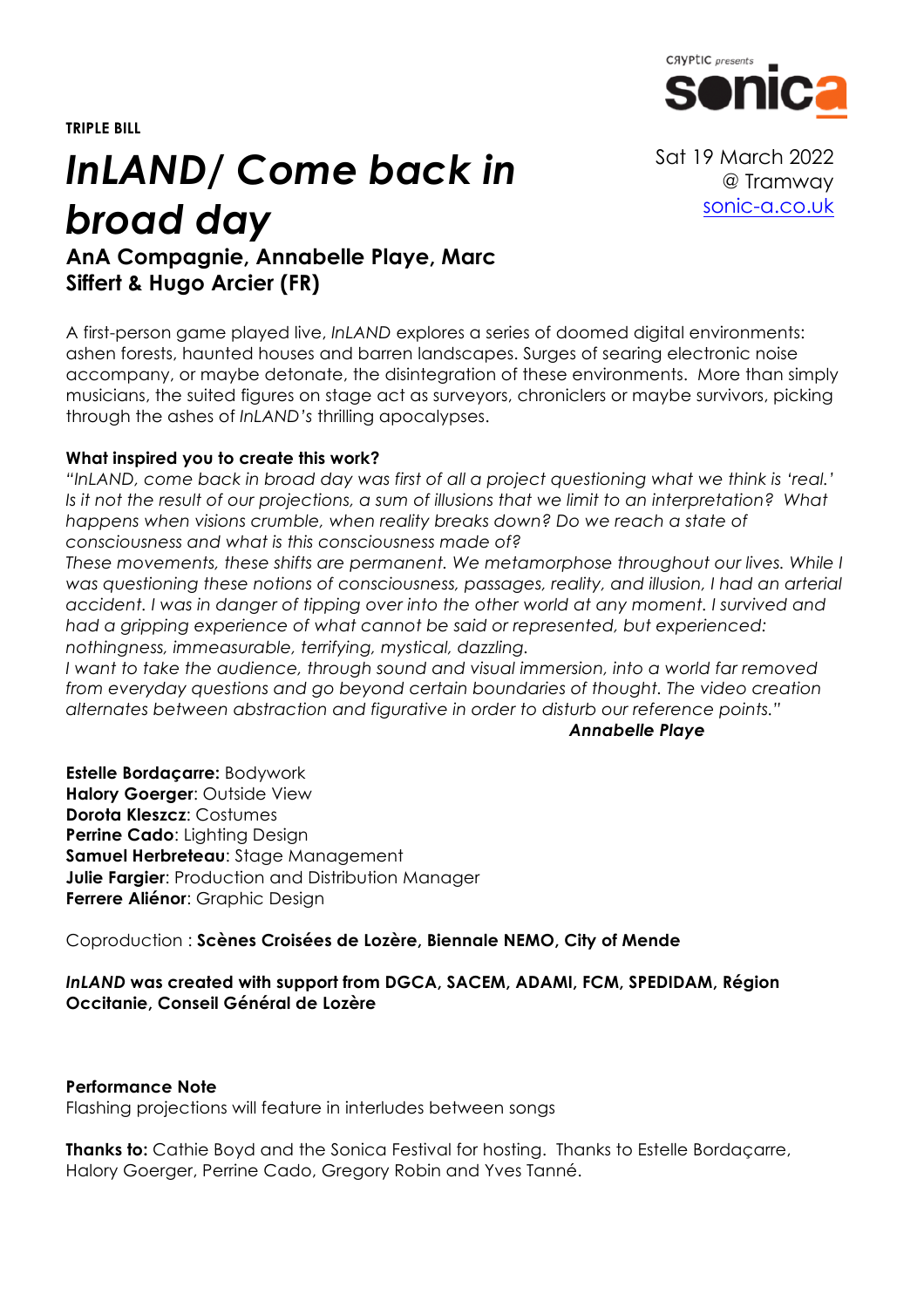

## *Kinemancia* **Jorge Crowe (AR)**

The tape cassette – once considered obsolete – has made a surprising comeback in recent years. In *Kinemancia*, **Jorge Crowe** explores the cassette's cultural legacy and the mechanics of the technology itself. A large-scale projection of the workings of the multi-tape deck amplifies and magnifies his resolutely analogue sonic performance, as he brings a once-dead format back to life.

#### **What inspired you to create this work?**

*"During 2018, I did a solo exhibition called Memoria Magnética (Magnetic Memory) where I developed cassette-based audiovisual objects and installations. In deep contact with the sounds and images generated by the electromechanical parts, the motors and the materials*  involved, I felt that developing a machine for live cinema presentations would be the next *movement. I had the chance to explore and investigate some of these possibilities during the Cryptic Residency at Cove Park. During lockdown, I found the time I needed to resume its development. With the support of +CODE Cultura Digital, I could finally finish the device and perform with it during a live Cinema piece which premiered online on the festival of the same name." Jorge Crowe*

**j.crowe** is an artist, educator, and developer based in Buenos Aires (Argentina), working with analog and digital electronics to create live audiovisual experiences with a strong connection to electromechanical movement and electronically generated light and sound. Merging contemporary technology with repurposed and restored devices (usually collected from the streets, flea markets, and other places for the discarded and the obsolete), his live shows exist at the intersection of cinema, pop culture, object theater, and electronic music. He has performed, taught, and given talks in more than 50 cities across Latin America, Europe, and UK.

**Thanks to:** Espacio Pla, Celina Pla, +CODE, Cristian Reynaga, Tania Puente, Paloma Pollan, Cryptic, Centro Nacional de Arte Sonoro, Cove Park, Sala Vazia Residência, Centro Cultural 25 de mayo.

#### **Programme Note**

This project was originally started during a residency in Cove Park, made possible by Cryptic in collaboration with CASo (Centro Nacional de Arte Sonoro) and British Council.

#### *Kinemancia was created with* **support from +CODE Cultura Digital**